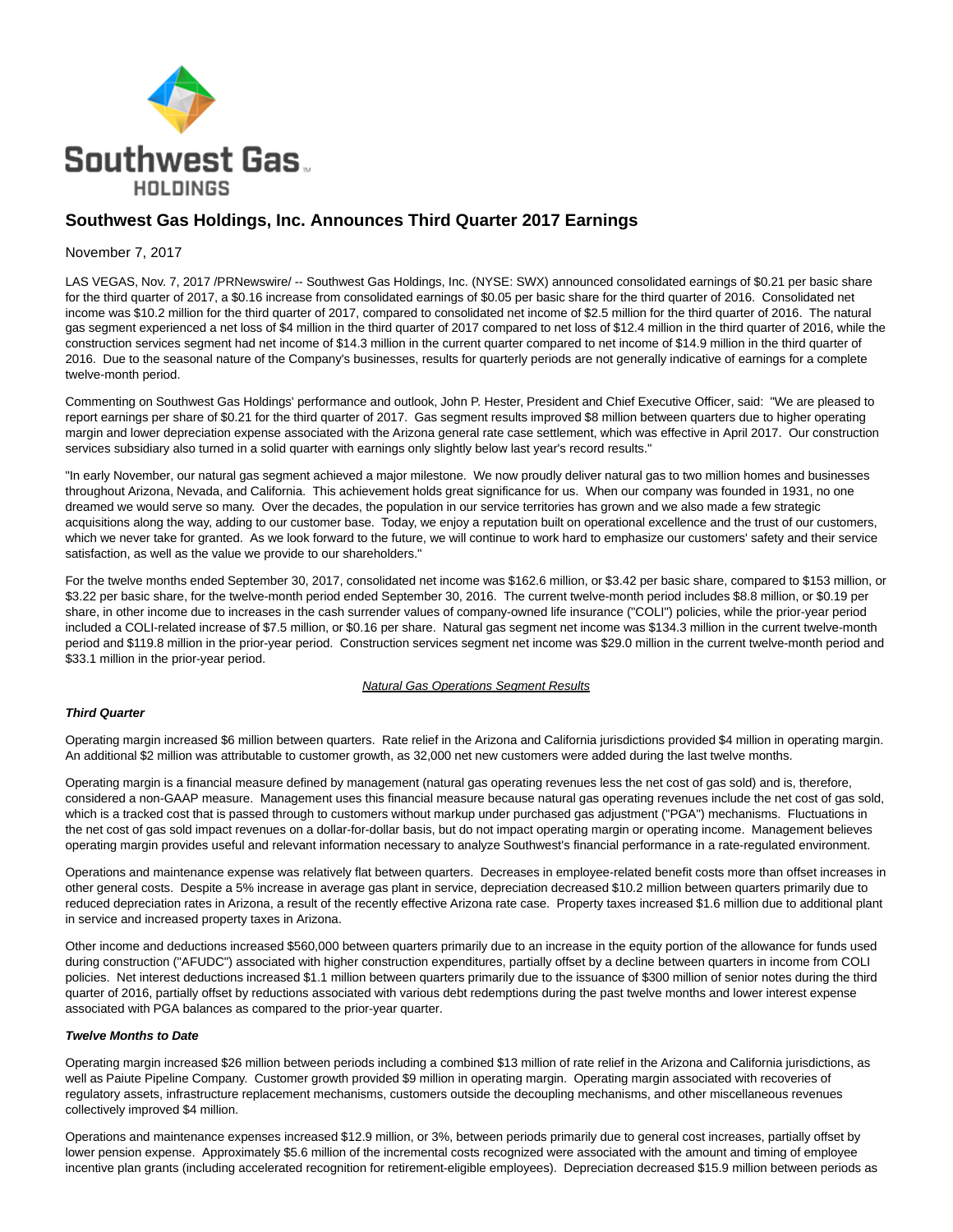the impact of a 6% increase in average gas plant in service was more than offset by reduced depreciation rates in Arizona, effective April 2017. Property taxes increased \$4.4 million between periods primarily due to the new plant additions and increased property taxes in Arizona.

Other income increased \$693,000 between periods primarily due to \$8.8 million of COLI cash surrender value increases in the current twelve-month period compared to \$7.5 million in the prior comparative period. COLI amounts in each period were greater than expected. Net interest deductions increased \$4.3 million between periods, resulting from the issuance of \$300 million in senior notes during the third quarter of 2016, partially offset by reductions associated with various debt redemptions during the past twelve months and lower interest expense associated with PGA balances as compared to the prior-year period.

### **Construction Services Segment Results**

#### **Third Quarter**

Revenues increased \$40.3 million, or 12%, in the third quarter of 2017 when compared to the prior-year quarter primarily due to an increase in pipe replacement work with existing customers. A significant portion of the increase relates to bid jobs that are expected to be substantially complete by year end.

Construction expenses increased \$42 million, or 14%, between quarters due to additional pipe replacement work. Results were negatively impacted by higher construction costs for a water pipe replacement project, for which Centuri has requested increased cost recovery. No additional work orders will be accepted on the project pending resolution of Centuri's request. Gains on sale of equipment (reflected as an offset to construction expenses) were approximately \$25,000 and \$1.4 million for the third quarters of 2017 and 2016, respectively.

Depreciation and amortization decreased \$1.1 million between quarters, primarily due to a \$2 million reduction associated with the extension of the estimated useful lives of certain depreciable equipment during the past 12 months.

#### **Twelve Months to Date**

Revenues increased \$45.6 million, or 4%, in the current twelve-month period compared to the prior-year period primarily due to additional pipe replacement work for existing customers.

Construction expenses increased \$63.9 million, or 6% between periods, due to additional pipe replacement work, higher labor costs experienced due to changes in the mix of work with existing customers, and higher operating expenses to support increased growth in operations. The logistics surrounding the timing and length of a temporary work stoppage with a significant customer during the first six months of 2017 and higher labor costs incurred to complete work during inclement weather conditions in the first quarter of 2017 resulted in costs disproportionate to revenues. In addition, results were negatively impacted by higher construction and start-up costs related to a water pipe replacement project, for which Centuri has requested increased cost recovery. Gains on sale of equipment (reflected as an offset to construction expenses) were \$4.5 million and \$4.2 million for the twelve-month periods ended September 30, 2017 and 2016, respectively.

Depreciation and amortization decreased \$10.6 million between the current and prior-year periods primarily due to an \$11.1 million reduction associated with the extension of the estimated useful lives of certain depreciable equipment over the last twelve months, partially offset by an increase in depreciation for additional equipment purchased to support the growing volume of work being performed.

#### Outlook for 2017 – 3rd Quarter 2017 Update

### Natural Gas Segment:

- Operating margin for 2017 is anticipated to benefit from new rates associated with the Arizona general rate case, customer growth (similar to 2016), infrastructure tracker mechanisms, expansion projects, and California attrition. Combined, these items are expected to produce nearly 3% in incremental margin.
- Operations and maintenance expense is expected to track generally with inflationary changes and customer growth rates. Despite the anticipated growth in gas plant in service (5% to 6%), depreciation and general taxes combined are expected to decrease due to the depreciation rate reduction approved in our Arizona general rate case settlement.
- Operating income is expected to increase by 12% to 14% as compared to the prior year.
- Net interest deductions for 2017 are expected to increase by \$2 million to \$3 million as compared to the prior year due to higher short-term interest rates and higher debt outstanding.
- Changes in cash surrender values of COLI policies will continue to be subject to volatility. Management generally anticipates longer term normal increases in COLI cash surrender values to range from \$3 million to \$5 million on an annual basis.
- Capital expenditures in 2017 are estimated to be approximately \$570 million, in support of customer growth, system improvements, and accelerated pipe replacement programs.

#### Construction Services Segment:

- Centuri has a strong base of large utility clients (many with multi-year pipe replacement programs) that are expected to sustain, and over time, grow its business. Revenues for 2017 are anticipated to be 3% to 5% greater than 2016 levels.
- Operating income is expected to be nearly 5% of revenues.
- Based on the current interest rate environment, net interest deductions for 2017 are expected to be approximately \$7.5 million.
- Changes in foreign exchange rates could influence results.

Southwest Gas Holdings has two business segments: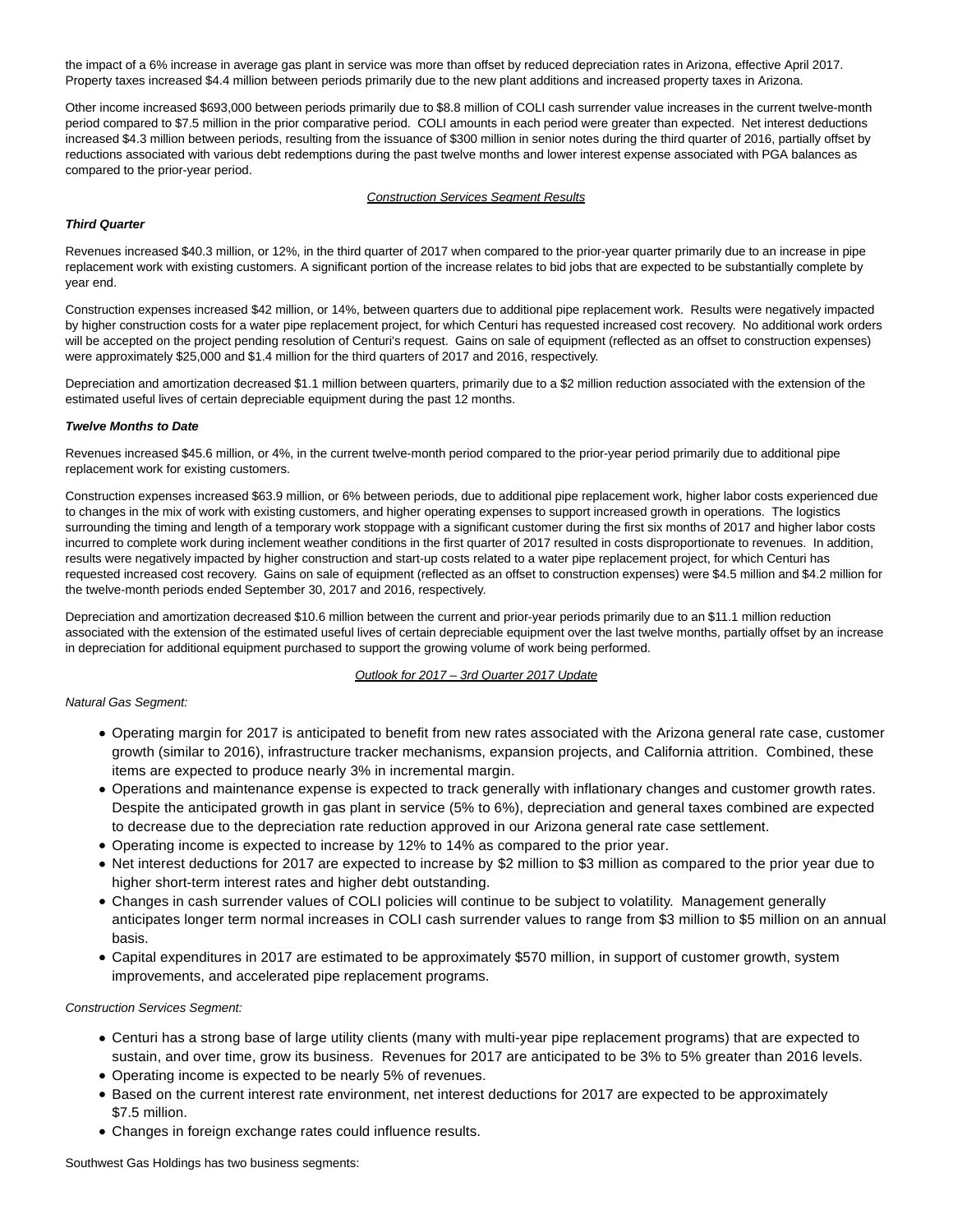Southwest Gas Corporation provides natural gas service to 2 million customers in Arizona, Nevada, and California.

Centuri Construction Group, Inc. is a comprehensive construction services enterprise dedicated to meeting the growing demands of North American utilities, energy, and industrial markets. Centuri derives revenue from installation, replacement, repair, and maintenance of energy distribution systems, and developing industrial construction solutions.

**Forward-Looking Statements**: This press release contains forward-looking statements within the meaning of Section 27A of the Securities Act of 1933, as amended, and Section 21E of the Securities Exchange Act of 1934, as amended. Such statements include, without limitation, statements regarding Southwest Gas Holdings, Inc. (the "Company") and the Company's expectations, hopes or intentions regarding the future. These forward looking statements can often be identified by the use of words such as "will", "predict", "continue", "forecast", "expect", "believe", "anticipate", "outlook", "could", "target", "project", "intend", "plan", "seek", "estimate", "should", "may" and "assume", as well as variations of such words and similar expressions referring to the future, and include (without limitation) statements regarding expectations of continuing growth in 2017, the anticipated effects on the Company of the recently approved Arizona general rate case settlement, and the Company's optimism about the future. In addition, the statements under the heading "Outlook for 2017 – 3rd Quarter 2017 Update" that are not historic, constitute forward-looking statements. A number of important factors affecting the business and financial results of the Company could cause actual results to differ materially from those stated in the forward-looking statements. These factors include, but are not limited to, the timing and amount of rate relief, changes in rate design, customer growth rates, the effects of regulation/deregulation, the impacts of construction activity at Centuri, future earnings trends, seasonal patterns, and the impacts of stock market volatility. In addition, the Company can provide no assurance that its discussions about future operating margin, operations and maintenance expenses, operating income, depreciation and general taxes, COLI cash surrender values, financing expenses, and capital expenditures of the natural gas segment will occur. Likewise, the Company can provide no assurance that discussions regarding construction services segment revenues, operating income, and net interest deductions will transpire. Factors that could cause actual results to differ also include (without limitation) those discussed under the heading "Risk Factors" in Southwest Gas Corporation's most recent Annual Report on Form 10-K and in the Company's and Southwest Gas Corporation's current and periodic reports filed from time to time with the SEC. The statements in this press release are made as of the date of this press release, even if subsequently made available by the Company on its Web site or otherwise. The Company does not assume any obligation to update the forward-looking statements provided to reflect events that occur or circumstances that exist after the date on which they were made.

#### **SOUTHWEST GAS HOLDINGS, INC. CONSOLIDATED EARNINGS DIGEST**

#### **(In thousands, except per share amounts)**

| <b>QUARTER ENDED SEPTEMBER 30,</b>                          |             | 2017               | 2016 |                    |  |
|-------------------------------------------------------------|-------------|--------------------|------|--------------------|--|
| <b>Consolidated Operating Revenues</b>                      | \$          | 593,153            | \$   | 539,969            |  |
| Net Income Applicable to Southwest Gas Holdings             | \$          | 10,204             | \$   | 2,472              |  |
| Average Number of Common Shares Outstanding                 |             | 47,628             |      | 47,481             |  |
| <b>Basic Earnings Per Share</b>                             | \$          | 0.21               | \$   | 0.05               |  |
| <b>Diluted Earnings Per Share</b>                           | \$          | 0.21               | \$   | 0.05               |  |
| <b>Natural Gas Segment Revenues</b><br>Net Cost of Gas Sold | \$          | 213,059<br>45,539  | \$   | 200,179<br>39,056  |  |
| <b>Operating Margin</b>                                     | \$          | 167,520            | \$   | 161,123            |  |
| NINE MONTHS ENDED SEPTEMBER 30,                             |             | 2017               |      | 2016               |  |
| <b>Consolidated Operating Revenues</b>                      | \$1,808,359 |                    |      | \$1,818,965        |  |
| Net Income Applicable to Southwest Gas Holdings             | \$          | 97,376             | \$   | 86,861             |  |
| Average Number of Common Shares Outstanding                 |             | 47,577             |      | 47,464             |  |
| <b>Basic Earnings Per Share</b>                             | \$          | 2.05               | \$   | 1.83               |  |
| <b>Diluted Earnings Per Share</b>                           | \$          | 2.03               | \$   | 1.82               |  |
| <b>Natural Gas Segment Revenues</b><br>Net Cost of Gas Sold | \$          | 935,823<br>261,839 | \$   | 980,927<br>324,072 |  |
| <b>Operating Margin</b>                                     | \$          | 673,984            | \$   | 656,855            |  |
| TWELVE MONTHS ENDED SEPTEMBER 30,                           |             | 2017               |      | 2016               |  |
| <b>Consolidated Operating Revenues</b>                      | \$2,449,884 |                    |      | \$2,504,370        |  |
| Net Income Applicable to Southwest Gas Holdings             | \$          | 162,556            | \$   | 152,980            |  |
| Average Number of Common Shares Outstanding                 |             | 47,553             |      | 47,442             |  |